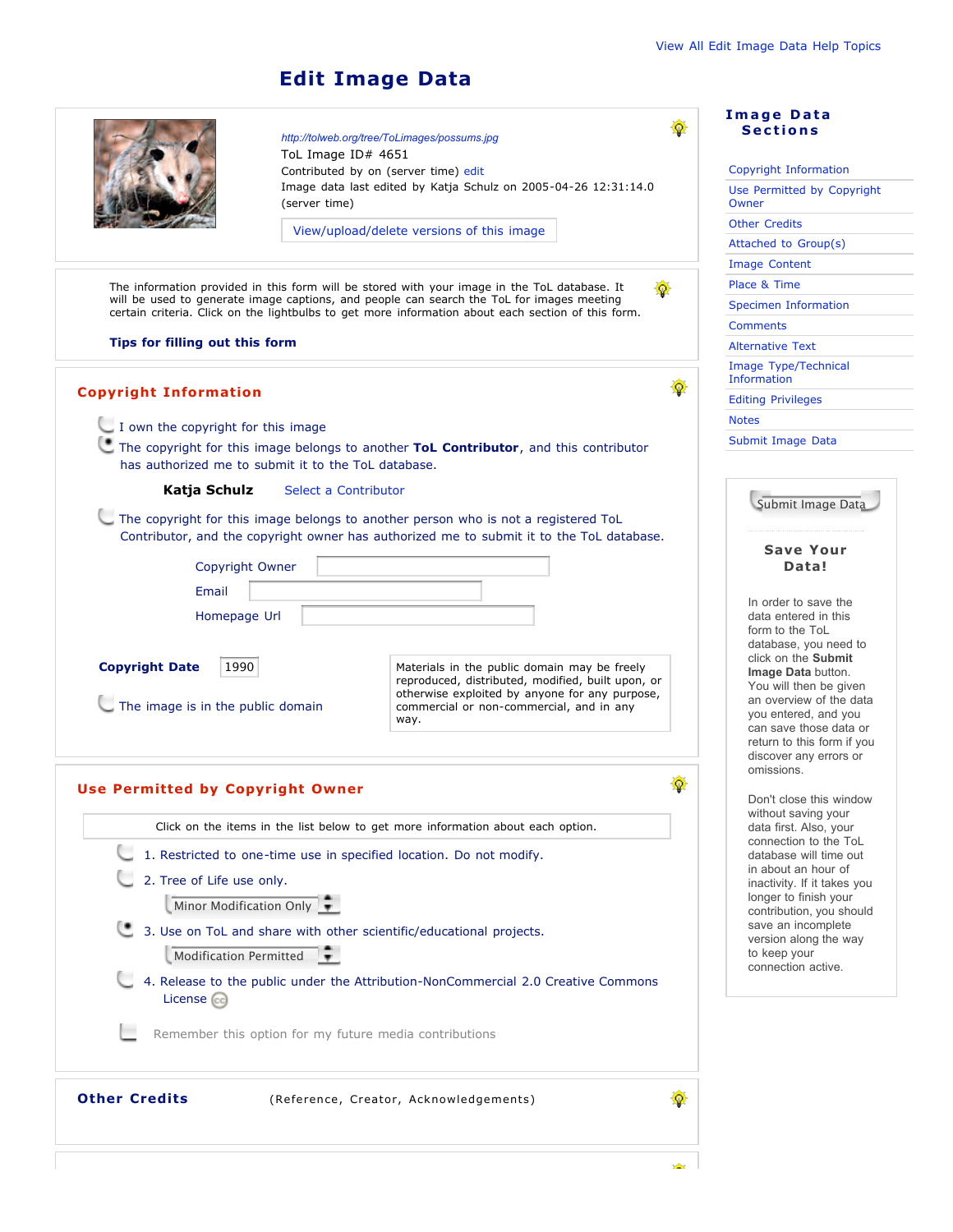| <b>Attached to Group(s)</b>                                                                                                                                                                                                                                                                                   |   |
|---------------------------------------------------------------------------------------------------------------------------------------------------------------------------------------------------------------------------------------------------------------------------------------------------------------|---|
| Didelphimorphia<br>Remove                                                                                                                                                                                                                                                                                     |   |
| Add a Group from the ToL Database                                                                                                                                                                                                                                                                             |   |
| <b>Image Content</b>                                                                                                                                                                                                                                                                                          | 癳 |
| $\triangleright$ Specimen(s) (one or several organisms)<br>Body Parts (parts of an organism's morphology or anatomy)<br>Ultrastructure (cells and parts of cells)<br>$\equiv$ Habitat<br>Equipment/Apparatus<br>$\blacksquare$ People                                                                         |   |
| Subject/Keywords                                                                                                                                                                                                                                                                                              |   |
| <b>Place &amp; Time</b>                                                                                                                                                                                                                                                                                       | ø |
| For images of specimens, provide information about where and when the organism was collected. If<br>the organism is not native to the location where it was found, you can also provide information about<br>its origin.<br>Location<br>Twin Swamps Nature Preserve, Indiana, USA<br>Date/Time<br>winter 1990 |   |
|                                                                                                                                                                                                                                                                                                               | 優 |
|                                                                                                                                                                                                                                                                                                               |   |
| Live Specimen<br><b>Dead Specimen</b><br>Model<br>Fossil<br>Period<br>$\cup$ Other                                                                                                                                                                                                                            |   |
| <b>Scientific Name</b><br>Didelphis virginiana                                                                                                                                                                                                                                                                |   |
| Katja Schulz<br><b>Identified By</b>                                                                                                                                                                                                                                                                          |   |
| <b>Behavior</b>                                                                                                                                                                                                                                                                                               |   |
| <b>Specimen Information</b><br><b>Sex</b><br>Male<br>Female<br>Other Unknown                                                                                                                                                                                                                                  |   |
| Life Cycle Stage                                                                                                                                                                                                                                                                                              |   |